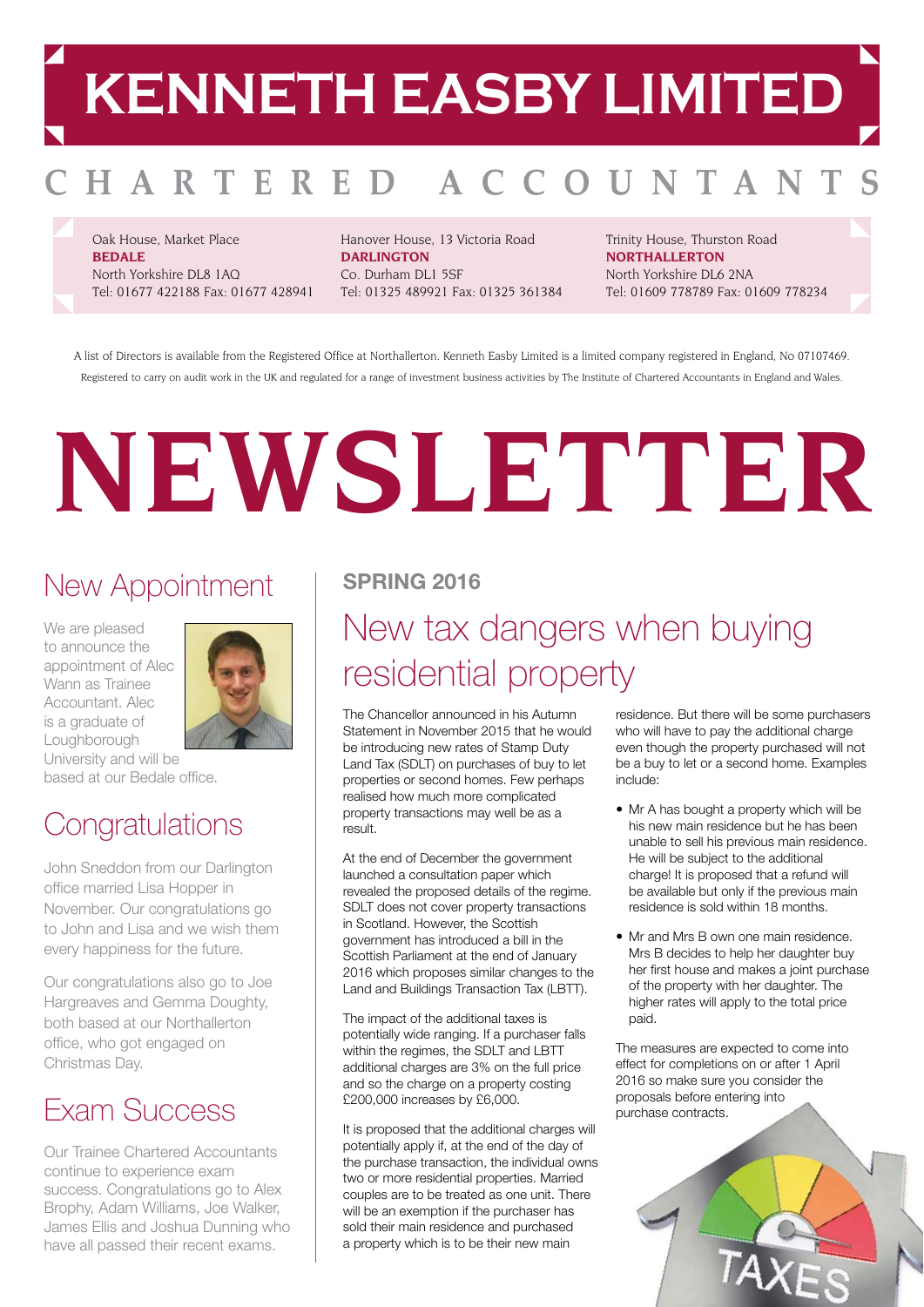### Personal Tax **Accounts**

In December 2015, HMRC launched the Personal Tax Account (PTA). This is an early step in the long path the government has embarked upon in its Making Tax Digital project.

A PTA will, by 2020, allow taxpayers to 'see their complete financial picture in their digital account, just like they do in their online banking'. One of HMRC's more controversial ideas in getting to this objective will be the requirement for most businesses and landlords to submit quarterly data to HMRC through their PTAs. We are a long way from that development. What is currently being trialled is the creation of an overview of an individual's taxable income and tax liabilities which is populated from information HMRC already has obtained from the individual and other sources (such as their employer). The expectation is that all personal taxpayers will have a PTA by April 2016, along with five million small businesses.

The PTA currently allows certain changes to be made by the individual so that HMRC can make changes to the amount of tax collected. The type of changes that can be made will be developed over time. Examples of changes that can be made currently include:

- Employees being able to provide information about changes to a company car or to medical insurance benefits.
- Individuals stopping Child Benefit payments if they or their partners are affected by the High Income Child Benefit Charge.

In the first example, employers do provide this information to HMRC but in arrear of the changes. The PTA therefore provides an opportunity for the employee to effect quicker changes to tax liabilities.

In the latter example, an individual can currently provide information via a secure form on the HMRC website. The expectation is that individuals will be required, in due course, to use the PTA.

If you are interested in seeing your PTA, you will initially need to establish your identity. There are various ways in which you can do this and the methods will be amended over time. A government gateway account can be used if you have one. Alternatively the GOV.UK Verify service can be used.

Please note that, at the moment, you do not have to access your PTA and, if we are your tax agents, we cannot currently access the account on your behalf. We will continue to manage your tax affairs and will keep you informed of developments in the Making Tax Digital project.



### Property income and interest relief

The surprise announcement in the Summer Budget 2015 restricting income tax relief for interest costs incurred by landlords of residential properties became law in November 2015. Any hopes that the Chancellor would change his mind were dashed in the Autumn Statement in December when additional charges to Stamp Duty Land Tax on purchases and acceleration of capital gains tax on sale were announced.

From April 2017, income tax relief will start to be restricted to the basic rate of tax. The restriction will be phased in over four years and therefore be fully in place by 2020/21. In the first year the restriction will apply to 25% of the interest, then 50% the year after and 75% in the third.

The new rules only apply to residential properties and do not apply to companies or furnished holiday lettings. The restrictions apply to any interest and finance costs and so would also limit mortgage application fees and interest costs on loans to buy fixtures or furniture.

When thinking of investing in a new residential property, careful consideration should be given to the amount of tax relief to decide on the viability of taking on a new loan.

#### **How much extra tax will this mean?**

The additional amounts of tax arising will depend on the marginal rate of tax for the taxpayer. Basic rate taxpayers should not be substantively affected by the proposals. A higher rate taxpayer will, in principle, get 20% less relief for finance costs.

However the calculation method may mean that some taxpayers move into higher rate tax brackets. The following example illustrates this situation.

#### **Example**

Consider the 2020/21 tax year when the transitional period is over. Let's assume that the personal allowance is £12,000 and the basic rate band is £38,000 meaning that the higher rate band starts at £50,000. Toni has a salary of £35,000, rental income before interest of £23,000 and interest on the property mortgage of £8,000.

Under the current tax rules, taxable rental income is £15,000. He will not pay higher rate tax as his total income is £50,000 - the point from which higher rate tax is payable.

With the new rules, taxable rental income is £23,000. So £8,000 is taxable at 40% - £3,200. Interest relief is given after having computed the tax liability on his income. The relief is £8,000 at 20% - £1,600. So an extra £1,600 tax is payable.

#### **Can it get worse than this?**

Yes it can. Other things to watch for include:

- The amount of the interest relief is restricted where either total property income or total taxable income (excluding savings and dividend income) of the landlord is lower than the finance costs incurred. For example, if net property income is £4,500 before interest of £6,000, the landlord is making a £1,500 loss. Despite this £4,500 is taxable. Also the interest relief is restricted to £4,500 at 20% rather than £6,000 at 20%. The unrelieved interest (£1,500 at 20%) is carried forward and may get tax relief in a later year.
- Child benefit is clawed back if 'adjusted net income' of a couple with children is above £50,000. Interest will not be deductible in the calculation of 'adjusted net income'.
- The personal allowance is reduced if 'adjusted net income' is above £100,000.

If you require any assistance or further information about the deduction of interest by residential landlords please do not hesitate to contact us.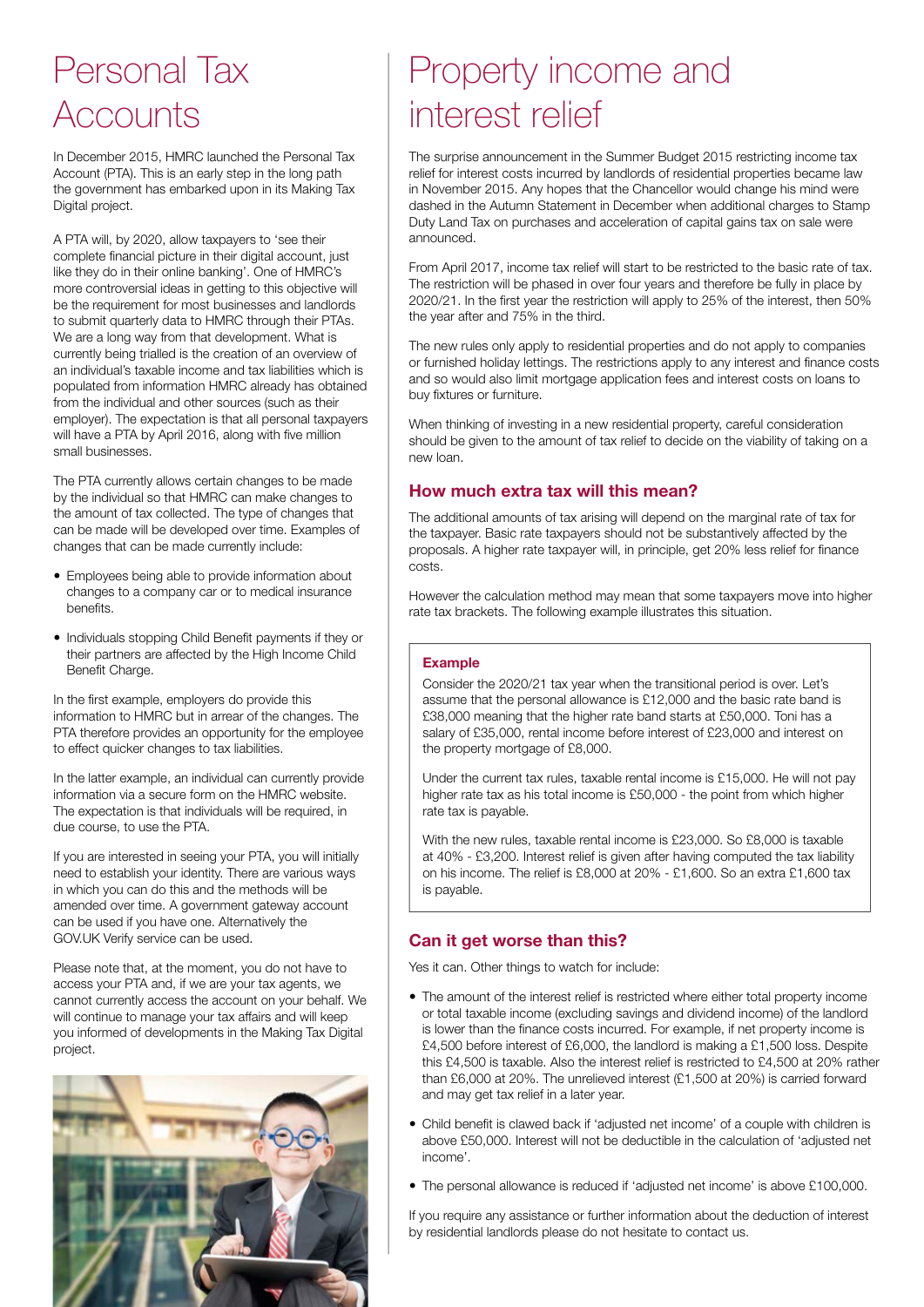### Attention directorshareholders - profit extraction issues

A key advantage of trading as a company is that the owners, who are generally both shareholders and directors, only suffer tax and NIC on any profits extracted from the company, so any profits retained in the company are sheltered from personal tax rates. If funds are required to reinvest into the business or to repay debt, the only immediate tax hit is the corporation tax charge of 20%.

However we all need funds for our personal outgoings so there will be another level of taxation when the profits are extracted won't there? This is where planning comes into play. Dividends are often used in combination with remuneration to obtain the most tax effective extraction of profits when the business is carried on through a company. For many years it has been attractive to pay a small salary to allow the tax efficient use of the personal allowance, to provide a corporation tax deduction for the company but not to pay NIC. This means a salary of £8,060 in 2015/16, corresponding to the primary NIC threshold (and 2016/17 as the threshold has not changed). The payment of this level of salary also provides a qualifying year entitlement to the state pension.

When the new tax regime for dividends is introduced on 6 April 2016 many director-shareholders will find that the tax bill on the dividends will be higher than is the case for the 2015/16 tax year. So does this change the strategy of low salary and the balance as dividends?

We now have draft legislation for the new regime which explains the finer points of the proposals and how the new £5,000 Dividend Allowance interacts with other tax rates. The Dividend Allowance does not change the amount of income that is brought into the income tax computation. Instead it charges the first £5,000 of dividend income at 0% tax - the dividend nil rate. This means that:

- the payment of low salary below the personal allowance will allow some dividends to escape tax as they are covered by the personal allowance
- the £5,000 allowance effectively reduces the available basic rate band for the rest of the dividend.

The practical effect of the new regime is that a strategy of low salary and the balance of income requirements taken as dividends will still be a tax efficient route for profit extraction for many directorshareholders. However many will be paying more income tax.

#### **What if the director-shareholder has savings income?**

The main category of savings income is interest received. We now know how the receipt of savings income interacts with dividend



income. Unfortunately the interaction is potentially very complicated. Savings and dividend income are treated as the highest part of an individual's income. Where an individual has both savings and dividend income, the dividend income is treated as the top slice.

There are two tax breaks which can apply to savings income. One is new for 2016/17 – the Personal Savings Allowance (PSA). The practical effect of the PSA is to provide a potential £200 tax saving for basic rate and higher rate taxpayers. As this is a fairly small amount the PSA does not fundamentally change the approach to profit extraction.

The other tax break on savings income – the 0% starting rate of tax on savings income up to £5,000 – has survived the changes being made to the taxation of dividends and the PSA. This tax break is potentially worth £1,000 as it taxes the income at 0% rather than 20%. These rates are not available if 'taxable non-savings income' (broadly earnings, pensions, trading profits and property income) exceeds the starting rate limit. But dividends are taxed *after* savings income and thus are not included in the individual's 'taxable nonsavings income'.

So if a director-shareholder only takes a salary of £8,060, any interest would first be allocated against the balance of the personal allowance (which is £11,000 for 2016/17) and then will be taxed at 0% up to the starting rate limit. The PSA may then give a further tax saving depending upon the total income of the director-shareholder.

Where does the interest come from? The director-shareholder may have interest from savings accounts, retail bonds quoted on the London Stock Exchange or loans made via 'peer to peer' sites. Or they may have provided loans to their company. Many have not charged interest on such loans but there is now an added incentive to do so.

Please do talk to us about the best strategy for director-shareholders in the new era of the taxation of dividends.

### Changes in reporting benefits

There are a number of welcome changes being made to the taxation of benefits on employees and directors with effect from 6 April 2016. The changes have largely arisen from the work of the Office of Tax Simplification. One in particular will provide much more certainty in the taxation of benefits – a new statutory exemption for 'trivial benefits'. In practice HMRC have accepted that non-cash trivial benefits that are more related to staff welfare, rather than being a reward for services, did not have to be reported on form P11D. But, under tax law any small benefit could have been taxable.

With effect from 6 April 2016 there will be a statutory exemption for certain non-cash benefits up to £50. There is an annual cap of £300 which applies to some people - office holders (eg directors) of close companies (typically family companies) and employees who are family members of those office holders.

Those affected by this cap will be able to receive a maximum of £300 worth of trivial benefits each year exempt from tax. So trivial benefits are not so trivial.